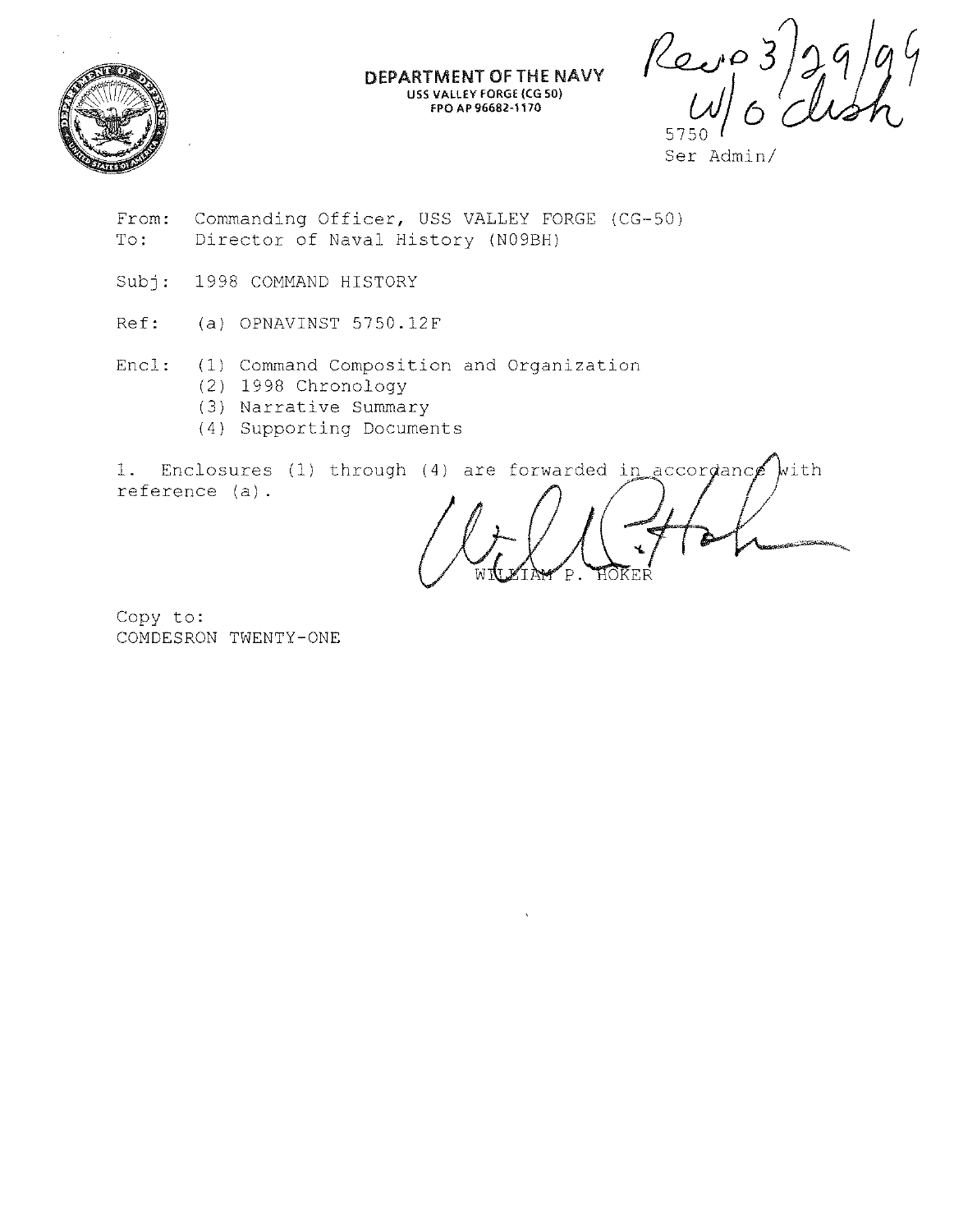#### COMMAND COMPOSITION AND ORGANIZATION:

a. Mission: The mission of USS VALLEY FORGE (CG-50) is to complement the fleet's ability to keep the world's sea lanes open, and free, and to provide for in-depth protection of military and merchant shipping, underway logistics groups, amphibious forces and battle groups. To achieve this the ship has been specifically designed to simultaneously counter air, surface and subsurface threats.

b. Unit Commander:

(COMDESRON TWENTY-ONE) CAPT Slattery CAPT Stavridis CAPT LeFever 01 JAN - 20 MAR 20 MAR - 18 DEC 18 DEC - 31 DEC

c. Units under VALLEY FORGE's operational control:

None

- d. Commanding Officer:
	- CDR William P. Hoker  $01$  JAN  $-$  31 DEC
- e. Executive Officer:

LCDR David Melin LCDR Jeffrey Frederick 01 JAN - 18 DEC 18 DEC - 31 DEC

f. Homeport:

San Diego, California

g. Aircraft Assigned:

HSL-45 Wolfpack 17 JUN - 07 DEC Two Lamps Mk III (SH-608) Helicopters: Lonewolf 46 Lonewolf 57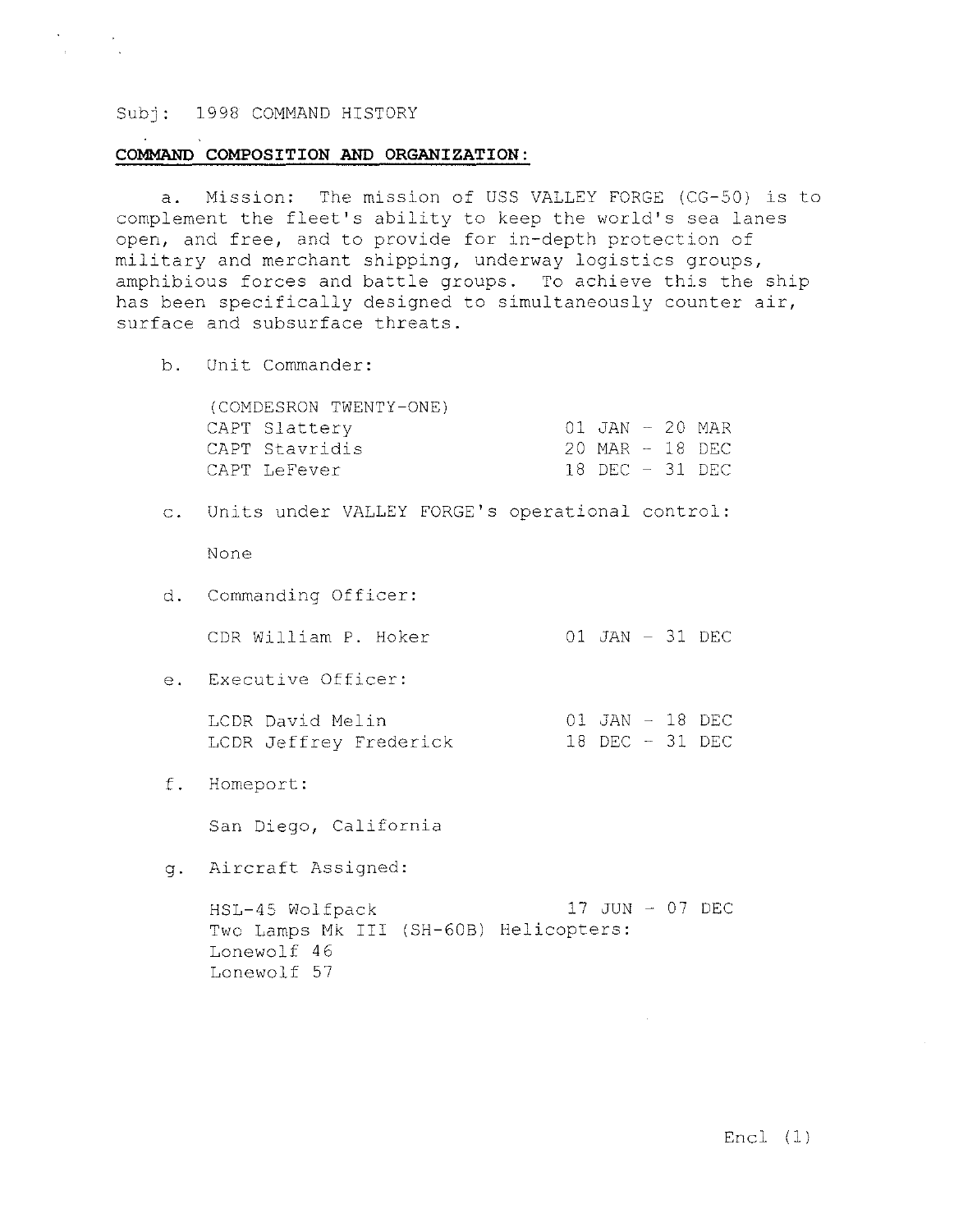#### 1998 CHRONOLOGY

## January

 $\mathcal{L}^{\mathcal{A}}$ 

 $\mathcal{R}$ 

- 01-08 Holiday Leave Period Two
- $01 09$ Intermediate Maintenance Availability (IMAV) - SIMA San Diego, CA
- $10 25$ Upkeep-San Diego, CA
- 26-30 Underway-ESSEX Amphibious Readiness Group (ARG) Composite Task Unit Exercise (COMPTUEX)
- 28 Naval Gunfire Support (NGFS)-Firing Exercise II
- 31 Upkeep-San Diego, CA

#### February

- 01 Upkeep-San Diego, CA
- 02 Underway-Type Training and Transit to Seal Beach, CA Run the Ship's Self-Radiated Noise Measurement (SSRNM) Range
- 03-05 Moored-Seal Beach, CA for Ammo Onload
- 06 Underway-Type Training and Transit to San Diego, CA
- $07 16$ Upkeep-San Diego, CA
- 17 Underway-Type Training and Transit to Santa Barbara, CA
- 18-19 Anchored-Santa Barbara, CA for Port Visit
- 20 Underway-Transit to San Diego, CA
- 21-28 Upkeep-San Diego, CA IMAV-SIMA San Diego, CA
- 23 HSL-45 Pack-Up Kit (PUK) Onload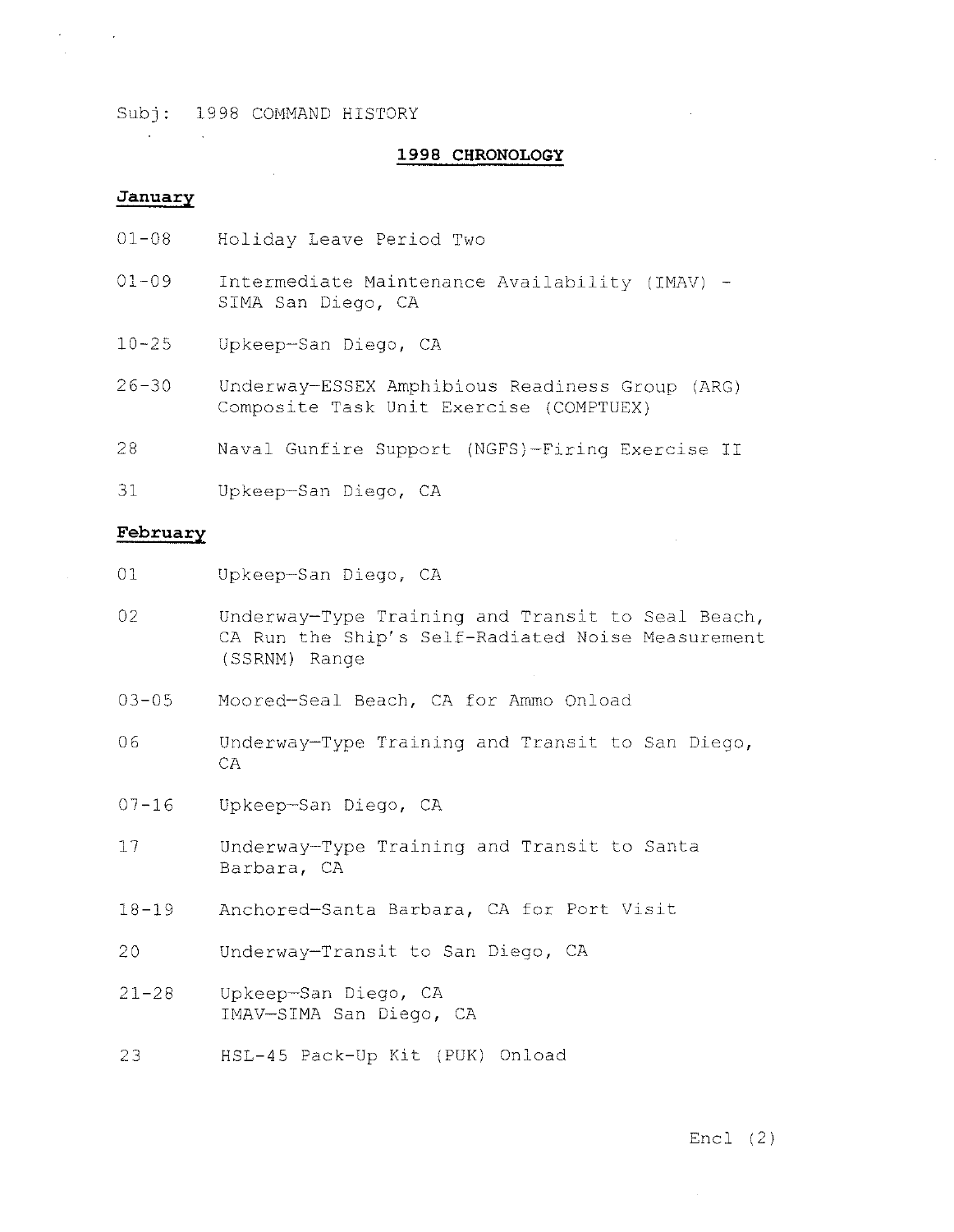#### **March**

- 01 Upkeep-San Diego, CA
- 02-13 IMAV-SIMA San Diego, CA
- $02 06$ Board of Inspection and Survey (INSURV) Inspects the Readiness of the Ship
- 02 Underway-Southern California (SOCAL) for INSURV Underway Material Inspection
- 06 Ship's Party at Club Metro
- 07-22 Upkeep-San Diego, CA
- 11 San Diego Naval Station Guest Ship
- 20 Commander Destroyer Squadron 21 Change of Command aboard VALLEY FORGE-CAPT Slattery to CAPT Stavridis
- $23 25$ Underway-SOCAL
- 24 NSFS-Supporting Arms Coordination Exercise (SACEX) Replenishment at Sea (RAS) with USNS Rappahannock
- 25 HSL-45 Helicopter Squadron Onload-San Diego, CA
- 27-31 Underway-SOCAL for Fleet Exercise
- 28 ABRAHAM LINCOLN Battle Group Photo Exercise
- 29 RAS with USS CAMDEN (AOE-2)

## **April**

- 01-07 Underway-SOCAL for Fleet Exercise
- 02 RAS with USS CAMDEN (AOE-2)
- 06-07 ABRAHAM LINCOLN Battle Group Missile Exercise -VALLEY FORGE fires two SM-2 Standard Surface to Air Missiles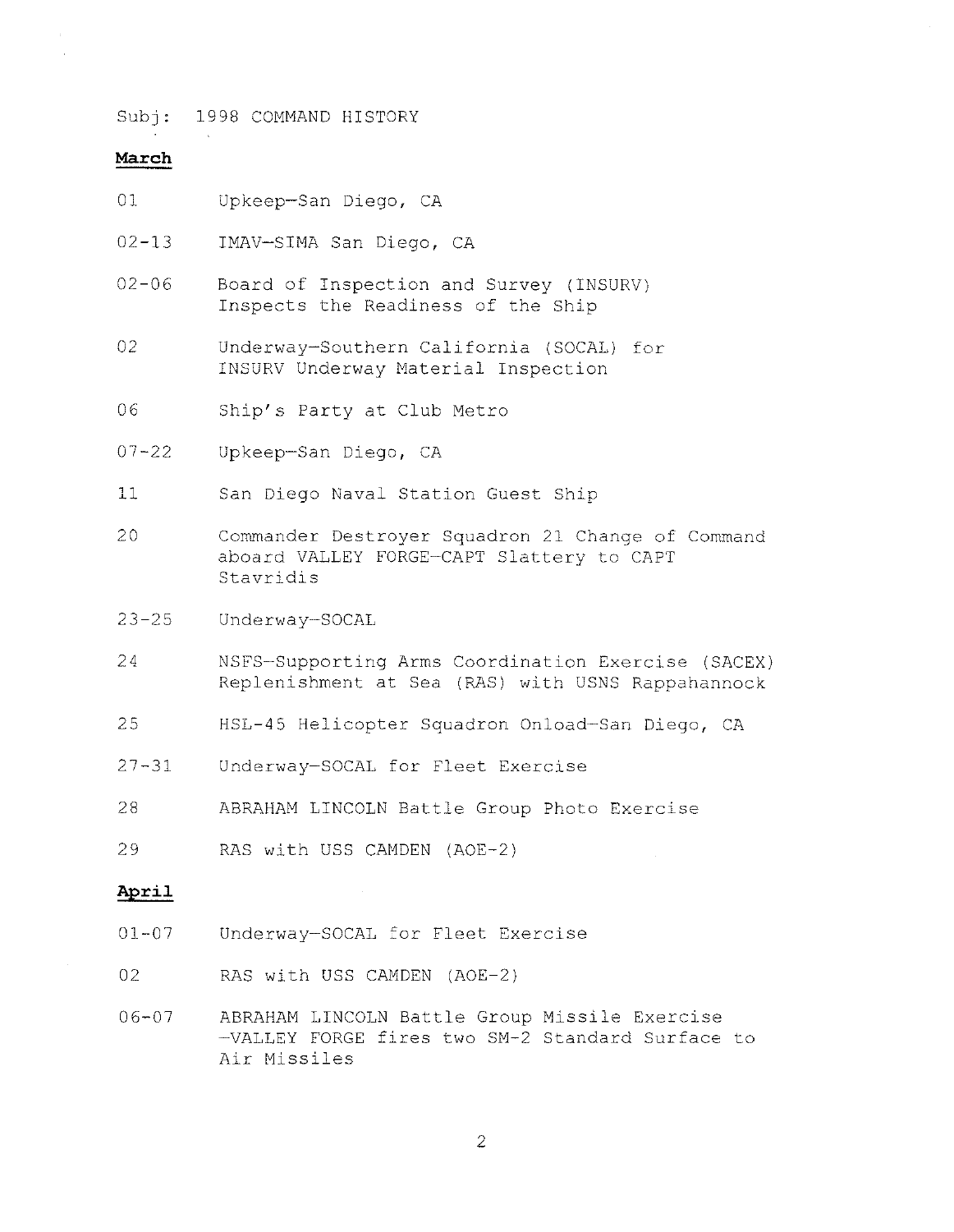- 07 RAS with USS CAMDEN (AOE-2)
- 08-12 Upkeep-San Diego, CA
- 13-23 Underway-SOCAL for Joint Task Force Exercise 98-2
- 16 RAS with USS CAMDEN (AOE-2)
- 17 RAS with USS CAMDEN (AOE-2)
- 21 Commander Third Fleet Visits Ship (VADM Browne)
- 24-30 Upkeep-San Diego, CA IMAV-SIMA San Diego, CA
- 25-30 Pre-Overseas Movement (POM) Leave Period One

#### May

- 01-26 Upkeep-San Diego, CA
- 01-20 IMAV-SIMA San Diego, CA
- $01 06$ POM Leave Period One
- 08 POM Leave Section Turnover Day
- 08-19 POM Leave Period Two
- 20 Vice Admiral Krekich (COMNAVSURFPAC) Visits VALLEY FORGE
- 26 Underway-Sea Trials in SOCAL
- 27 Upkeep-San Diego, CA
- 28 Underway-Guest Cruise
- 30-31 Upkeep-San Diego, CA

# **June**

| $01 - 07$ | Upkeep-San Diego, CA |  |
|-----------|----------------------|--|
|           |                      |  |

05 Bring your Kids to Work Day on VALLEY FORGE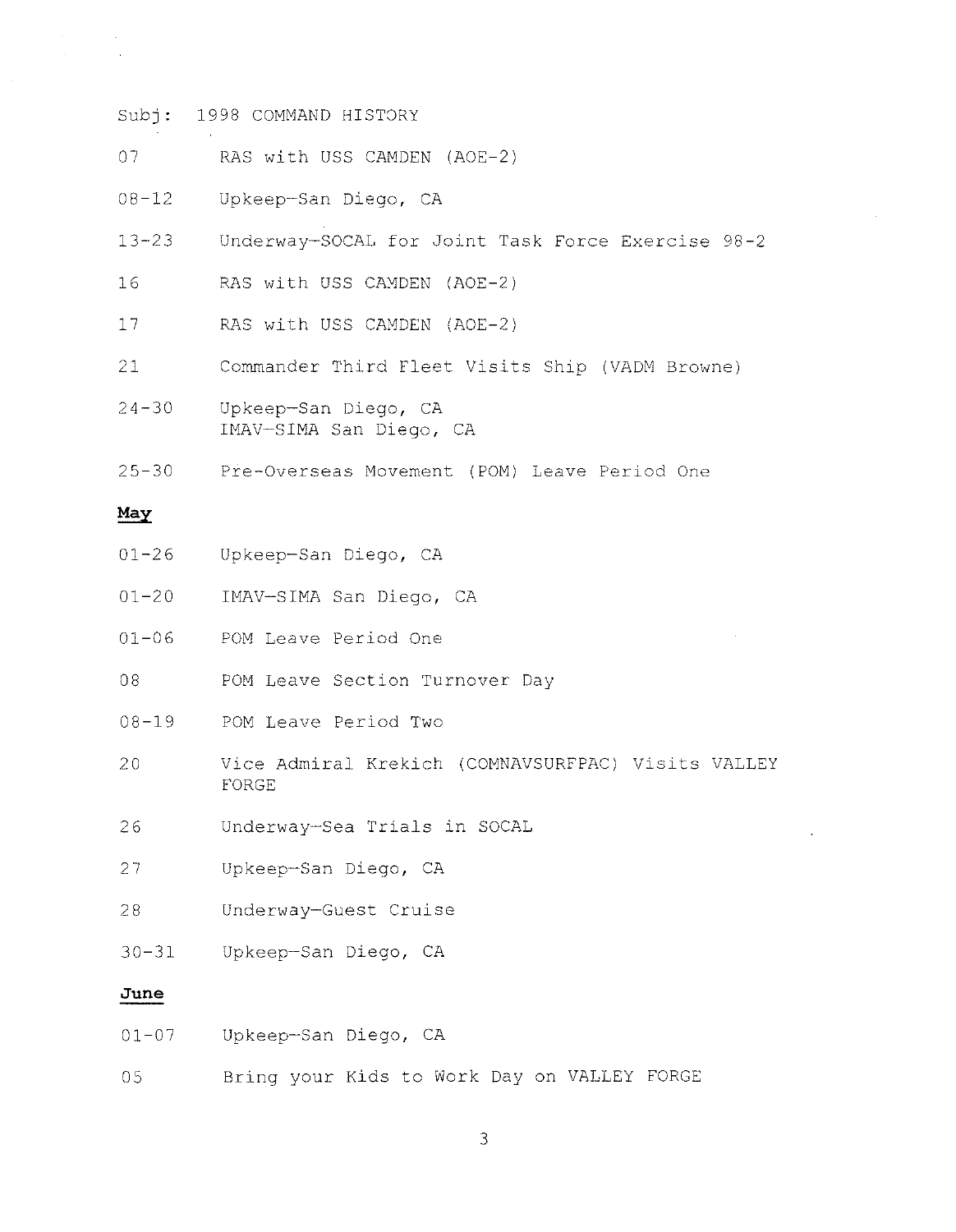- 08-12 Surface Line Week-San Diego, CA
- 08-09 Underway-Surface Line Week Burial At Sea Ceremony
- 10-16 Upkeep-San Diego, CA
- 18 Underway for ABRAHAM LINCOLN (CVN-71) Battle Group Deployment to the Western Pacific and Arabian Gulf RAS with USNS PECOS
- 17-30 Underway-Transit to Yokosuka, Japan
- 19 RAS with USS CAMDEN (AOE-2)
- 21-23 Anti-Submarine Warfare Exercise 98-1
- 24 CHOP to COMSEVENTHFLT
- 25 RAS with USS CAMDEN (AOE-2)
- 29 RAS with USNS TIPPECANOE

# July

 $\sim 10^6$ 

- 01-04 Port Visit-Yokosuka, Japan
- 05-09 Underway-Transic to Hong Kong, China
- 08 Swim Call in Straits of Taiwan
- 09 RAS with USS CAMDEN (AOE-2)
- 10-13 Port Visit-Hong Kong, China
- 14-17 Underway-Transic to Singapore, Malaysia
- 18-20 Port Visit-Singapore, Malaysia
- 21-29 Underway-Transit to Arabian Gulf
- 22 RAS with USNS WALTER S. DIEHL
- 26 CHOP to COMFIFTHFLT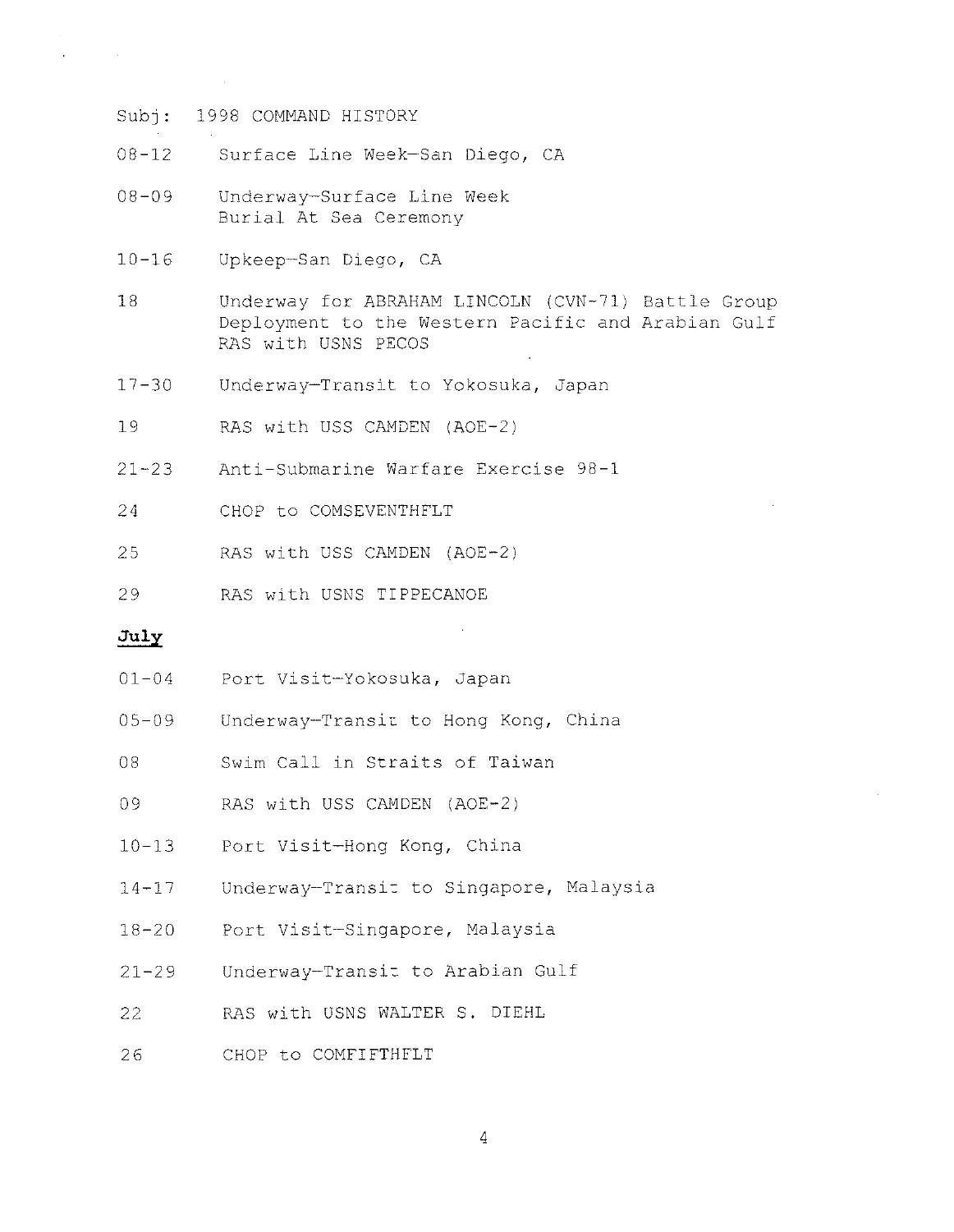30 RAS with USS CAMDEN (AOE-2) and USNS NIAGARA FALLS Transit Straits of Hormuz into Arabian Gulf

## **August**

- 01-31 Underway-Arabian Gulf and Indian Ocean
- 03 Transit Straits of Hormuz out of Arabian Gulf
- 04 RAS with USNS YUKON
- 06-14 Tracking Exercises in Indian Ocean
- 14 RAS with USS CAMDEN (AOE-2)
- 16 Transit Straits of Hormuz into Arabian Gulf
- 23-30 MIO Surge Operations

### **September**

| 01 | Anchored-Sitrah |
|----|-----------------|
|    |                 |

- 02-04 Port Visit-Bahrain
- 05-13 Underway-Arabian Gulf
- 05-06 Central Arabian Gulf Operations
- 07-09 Maritime Interception Operations
- 10-11 Arabian Gulf ASW Exercise
- 14 Anchored-Sitrah
- 15-19 Port Visit-Bahrain
- 20-27 Underway-Arabian Gulf
- 20 RAS with USNS YUKON
- 21-26 Maritime Interception Operations
- 26 Swim Call in Arabian Gulf
- 28-30 Port Visit-Bahrain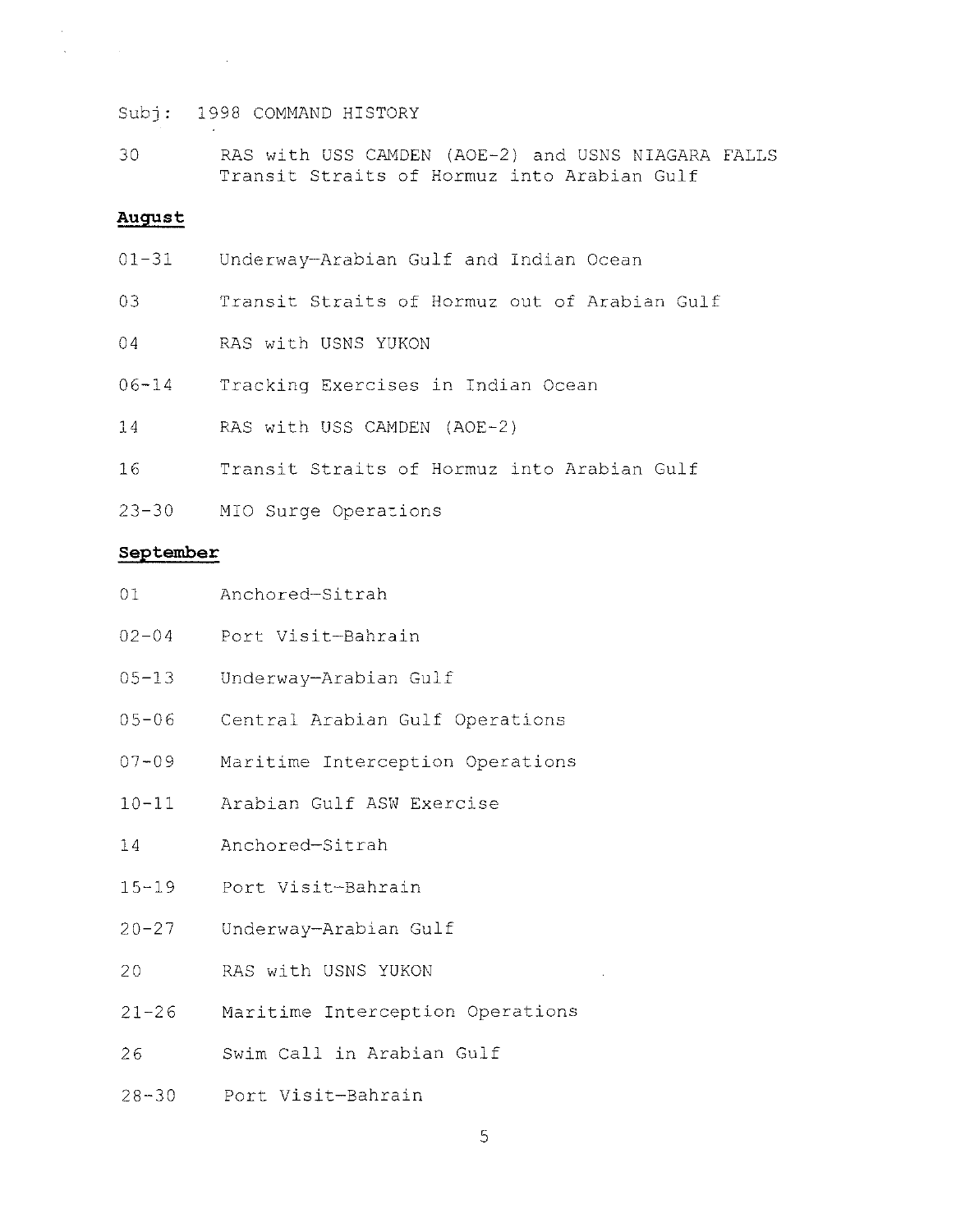#### **October**

- $01$ Port Visit-Bahrain
- 02 Underway-Arabian Gulf
- $03 04$ Inport-Jubail, Saudi Arabia
- 04 Reception for COMFIFTHFLT (VADM Moore) on VALLEY FORGE
- 05-08 Underway-Operation Red Reef
- 08 RAS with USS CAMDEN (AOE-2)
- 09 Inport-Jubail, Saudi Arabia
- $10 13$ Underway-Operation Red Reef
- 13 RAS with USNS YUKON
- 14-22 Underway-Arabian Gulf
- 16-20 MIO Surge II Operations
- 21 RAS with USS CAMDEN (AOE-2)
- 22 Transit Straits of Hormuz to Indian Ocean
- 23-31 Transit to Albany, Australia
- 26 CHOP to COMSEVENTHFLT
- 28 RAS with USS CAMDEN (AOE-2)
- 29 RAS with USNS SPICA
- 29-30 Mid-Cycle Assessment
- 31 Crossing the Equator Ceremony-Wog Day

## **November**

01-04 Transit to Albany, Australia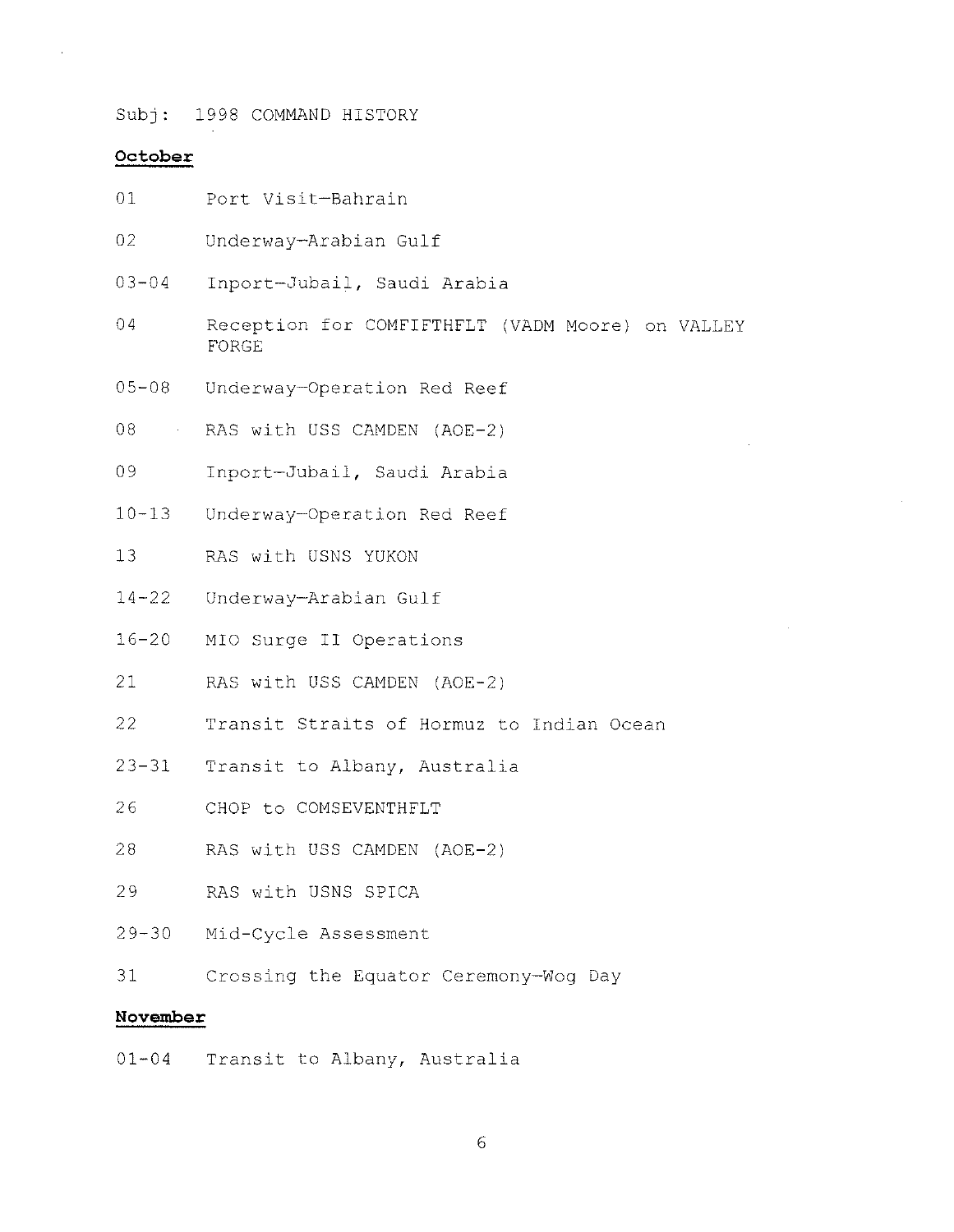- 02-04 Command Assessment of Readiness and Training (CART I)
- 05-09 Port Visit-Albany, Australia
- 10-12 Transit to Melbourne, Australia
- 12 Search and Rescue Mission-Four Australian Fishermen Rescued
- 13-17 Port Visit-Melbourne, Australia
- 18-29 Transit to Pearl Harbor, HI
- 22 Swim Call in Pacific Ocean
- 24 RAS with USS CAMDEN (AOE-2)
- 27 CHOP to COMTHIRDFLT Turkey Shoot
- 30 Port Visit-Pearl Harbor, HI

# **December**

 $\sim$ 

- 01-06 Transit to San Diego, CA, Tiger Cruise
- 02 RAS with USS CAMDEN (AOE-2)
- 07 Homecoming-San Diego, CA
- 08-13 Upkeep-San Diego, CA
- 14-27 Holiday Leave Period One
- 18 COMDESRON 21 Change of Command-CAPT Stavridis to CAPT LeFever
- 28-31 Holiday Leave Period Two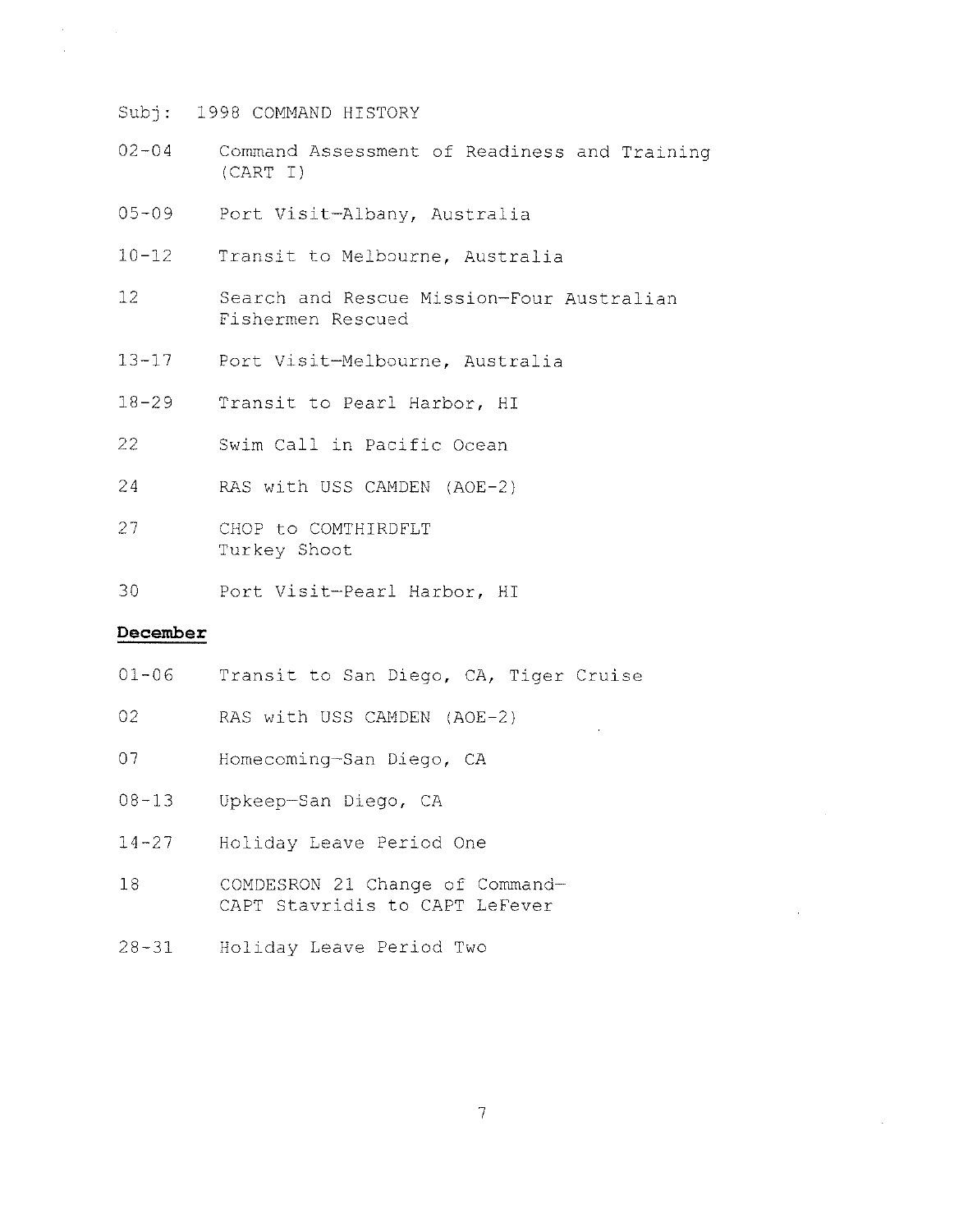## **NARRATIVE:**

During 1998, USS VALLEY FORGE (CG-50) participated in a wide variety of missions in many diverse operational environments. The majority of the year was spent either in preparation for or on her six-month deployment to the<br>Arabian Gulf and Western Pacific. January of 1998 began with Arabian Gulf and Western Pacific. the second of two leave periods dedicated to allowing sailors to spend time with family and friends over the holiday season. Much of the first few months of 1998 were also dedicated to making final preparations in material readiness for her upcoming deployment. This meant that VALLEY FORGE received a great deal of assistance from SIMA workers during numerous Intermediate Maintenance Availability (IMAV) Periods.

On the  $26<sup>th</sup>$  of January, VALLEY FORGE got underway with the USS ESSEX LHD-2 Amphibious Readiness Group (ARG) for COMPTUEX. During COMPTUEX, VALLEY FORGE performed flawlessly as air, surface, and sub-surface warfare commander during high tempo operations in a multi-threat environment. On the  $28<sup>th</sup>$ , VALLEY FORGE participated in FIREX II in which greater than 96% of her 5" gun ordnance was on target.

After a weekend in port in San Diego, VALLEY FORGE was underway again. On February 2, she was underway enroute to Seal Beach, California where she would conduct her ammunition onload in preparation for her upcoming deployment. On the way to Seal Beach, VALLEY FORGE tested how much and what types of noise she was putting into the water by running the SSRNM range. After returning to San Diego from Seal Beach, VALLEY FORGE went through a brief upkeep period before getting underway again to go to Santa Barbara, California for a port visit on the 18<sup>th</sup> and 19<sup>th</sup> of February. For the rest of February, VALLEY FORGE was in another IMAV with SIMA San Diego.

In addition to final preparations for her 1998 deployment, during March VALLEY FORGE underwent an Inspection of her material readiness by the Board of Inspection and Survey (INSURV). This is typically the most grueling inspection of material condition that Navy ships undergo. VALLEY FORGE did extremely well, and was the first cruiser to satisfactorily complete the full-power trial as graded by the senior inspector. On March 20<sup>th</sup>, Destroyer Squadron 21 had a change of command aboard VALLEY FORGE, making Captain Stavridis VALLEY FORGE's new operational commander. From 23-25 March, VALLEY FORGE was underway in the Southern California Operating Area with the

Encl (3)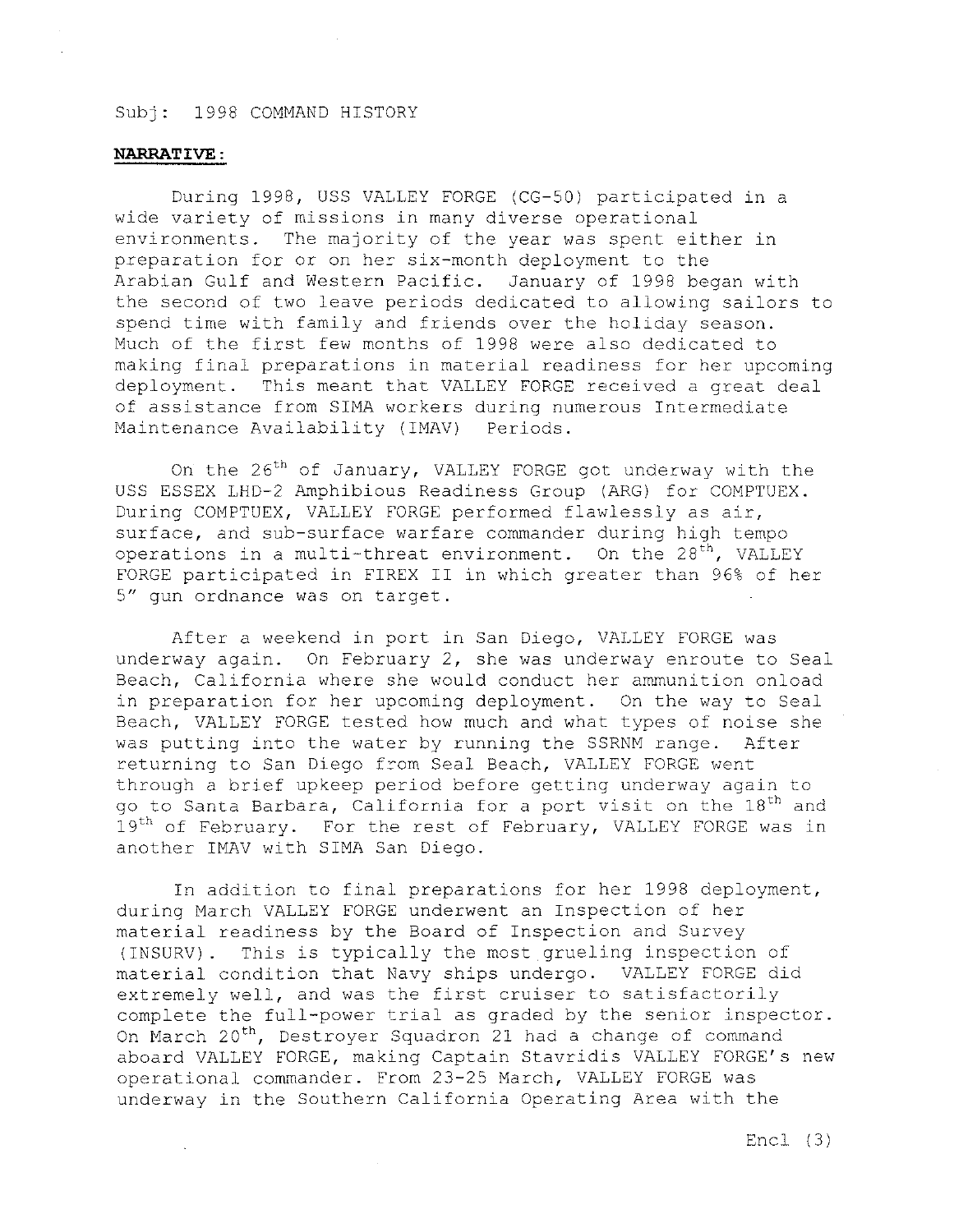USS ESSEX ARG again, and fired over 170 rounds from her 5" guns, and also provided surveillance, Defensive Counter-Air control, and Anti-Air Warfare coverage while troops were being transported ashore. On the 26<sup>th</sup>, VALLEY FORGE embarked a helicopter detachment from HSL-45 before heading back to sea on the  $27<sup>th</sup>$  for a Fleet Exercise, which lasted from 27 March to 7 April. The Fleet Exercise was the first opportunity the ABRAHAM LINCOLN Battle Group had to operate together in preparation for their deployment.

A highlight of the Fleet Exercise was the surface-to-air missile exercise in which VALLEY FORGE fired two SM-2 missiles that were both evaluated as kills. One missile was fired at a high-altitude subsonic target and one at a low-altitude supersonic target. After a brief stay in San Diego, VALLEY FORGE was underway again from 13-23 April for a Joint Task Force Exercise (JTFEX-98-2). This was the final stage of preparation for the ABRAHAM LINCOLN Battle Group in anticipation of their upcoming deployment. Upon return to San Diego on the  $24<sup>th</sup>$  of April, VALLEY FORGE began her pre-overseas movement (POM) leave period during which one half of the crew took leave at a time. The leave period was intended to allow sailors to make final preparations at home and with their families before their sixmonth deployment.

Throughout the POM period, those sailors who were on the ship continued with the final IMAV before deployment. The POM period ended on the 19<sup>th</sup> of May. On May 20<sup>th</sup>, all personnel returned to the ship to make final preparations for deployment. On the  $27<sup>th</sup>$ , the ship was underway for Sea Trials, and on the  $29<sup>th</sup>$ of May, VALLEY FORGE hosted over 600 guests, including family and friends of the crew, to a one-day cruise in which she demonstrated many of her capabilities, including firing her 5" guns and a full power run.

During her underway period on June  $8<sup>th</sup>$  and  $9<sup>th</sup>$  for Surface Line week in San Diego, VALLEY FORGE conducted a burial-at-sea ceremony. The most anticipated day of the year for the VALLEY FORGE and her sailors came on June 17<sup>th</sup> when she left San Diego with the ABRAHAM LINCOLN Battle Group not to return home for six-months. From 17-30 June, VALLEY FORGE transited the Pacific Ocean enroute to Yokosuka, Japan. From 21-23 June, VALLEY FORGE participated in ASW Exercise 98-1. On 24 June, VALLEY FORGE entered the Seventh Fleet.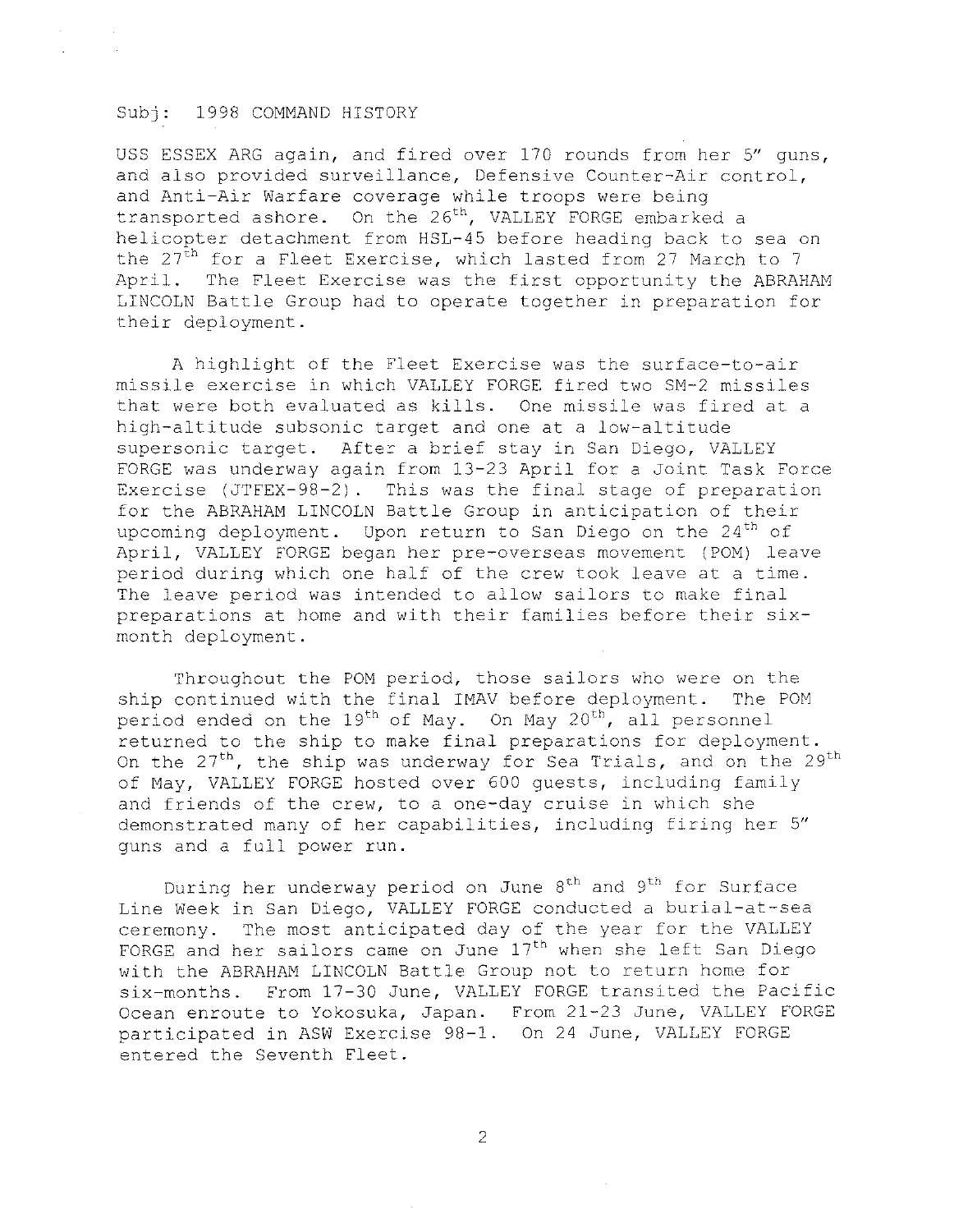From July  $1^{st}$  to  $4^{th}$ , sailors enjoyed the sights in Yokosuka, Japan. On July 4th, VALLEY FORGE participated in a base wide celebration of our independence. From 5-9 July, VALLEY FORGE transited to Hong Kong where she enjoyed a port visit from the  $10^{\text{th}}$  to the  $13^{\text{th}}$ . Next in line was Singapore, Malaysia where VALLEY FORGE enjoyed liberty from the  $18^{th}$  to the  $20^{th}$ . After leaving Singapore, VALLEY FORGE Sailors knew the most difficult part of the deployment was upcoming.

VALLEY FORGE was now on the way to the Arabian Gulf, which she entered on 30 July after transiting the Straits of Hormuz. During her time in the Arabian Gulf, VALLEY FORGE was involved in numerous exercises and activities, but her primary focus was on Maritime Interception Operations (MIO) in support of United Nations Sanctions against Iraq. During these exercises VALLEY FORGE boarded numerous vessels in a search of illegal cargo. VALLEY FORGE's Visit Board Search and Seizure (VBSS) team diverted eight ships for further inspection of goods deemed to be questionable or illegal. Over the three-month period in which VALLEY FORGE conducted MIO, she boarded over 25 vessels.

From August  $6^{th}$  to  $14^{th}$ , VALLEY FORGE participated in tracking exercises. From 23-30 August and 16-20 October, VALLEY FORGE participated in a new type of MIO called MIO Surge, in which Allied ships go to the far northern edge of the Arabian Gulf and attempt to divert illegal merchant shipping as it comes out of Iraqi waters. These operations were highly successful, and VALLEY FORGE was the key player in the interception of all eight shipments diverted by the ABRAHAM LINCOLN Battle Group.

In September, VALLEY FORGE received a short break from the grueling deployment during a port visit in Bahrain from 2-4 September. In the midst of MIO, VALLEY FORGE participated in an Arabian Gulf ASW exercise on September 10<sup>th</sup> and 11<sup>th</sup>. Again from 15-19 September, and from 28 September to 1 October, VALLEY FORGE visited Bahrain.

VALLEY FORGE was inport in Jubai1, Saudi Arabia on October  $3^{rd}$  and  $4^{th}$  and hosted the Commander of the Fifth Fleet, Vice Admiral Moore, to a reception aboard the ship. From October 5-8 and 10-13, VALLEY FORGE was underway for Operation Red Reef which is an annual joint operation between Saudi Arabia and the United States. During Operation Red Reef, VALLEY FORGE acted as warfare commander in all warfare areas. As mentioned, VALLEY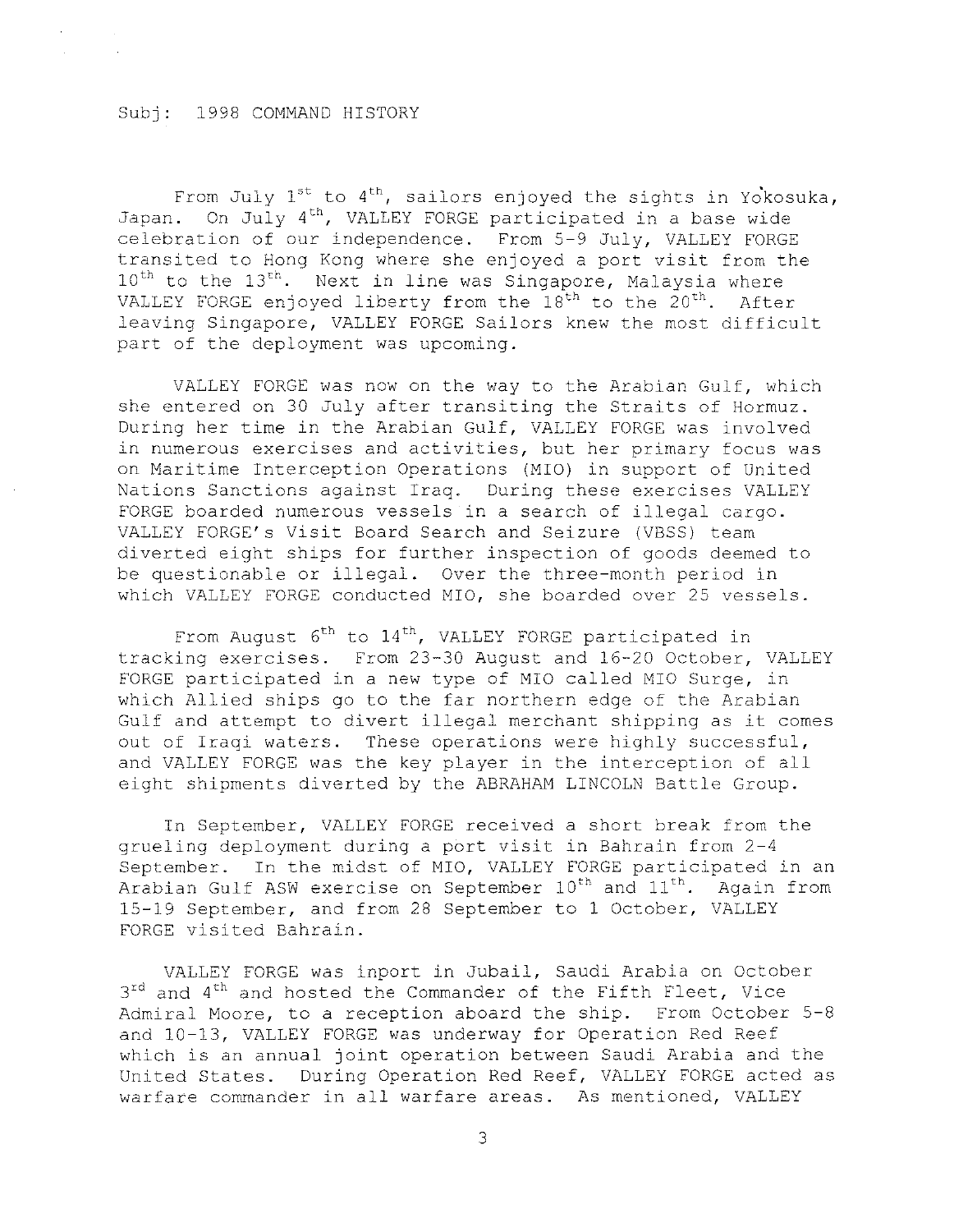FORGE was the key player in MIO Surge II from October 16-20. On October 22, VALLEY FORGE left the Arabian Gulf for the last time in 1998, and started the two-week transit to Albany, Australia. On 26 October, VALLEY FORGE entered into the Seventh Fleet. On October  $29<sup>th</sup>$  and  $30<sup>th</sup>$  VALLEY FORGE's engineering team underwent the Destroyer Squadron 21 Mid-Cycle Assessment (MCA), and passed with very few discrepancies. During MCA, VALLEY FORGE' s team was described as "well prepared", and "outstanding" by the senior MCA observer. On the final day of October, the age old crossing the Equator Ceremony was observed as all polliwogs aboard the ship were cleansed to the best of the honorable shellbacks abilities.

The beginning of November found VALLEY FORGE completing the final leg of her transit to Albany, Australia. From the  $5<sup>th</sup>$  to the 9<sup>th</sup>, sailors enjoyed the wonderful hospitality of the Australians in the small town of Albany. They also hosted much of the city to tours of the ship. One of the most exciting moments of the deployment came on the morning of the  $13<sup>th</sup>$  of November when VALLEY FORGE conducted a dangerous Search and Rescue mission off the coast of Melbourne, Australia. Four Australian fishermen were pulled out of a sinking boat in extremely perilous seas by one of VALLEY FORGE's embarked SH-60B helicopters. Upon entering Melbourne later that morning, VALLEY FORGE was greeted with a hero's welcome, and huge national media interest in the rescue.

In Melbourne, VALLEY FORGE hosted over 10,000 guests to tours of the ship, all while enjoying many of the sailors favorite port of the entire deployment. On the  $18<sup>th</sup>$  of November, VALLEY FORGE eagerly got underway for a transit to Pearl Harbor, Hawaii, and more importantly American soil. Upon arrival in Pearl Harbor on the 30<sup>th</sup> of November, VALLEY FORGE took on about 100 Tiger Cruise guests, friends and family members of the crew, and about the same number of crew members flew home to San Diego for an early reunion with family and friends.

The final leg of deployment began on the 1st of December when the Tiger Cruise began. During the Tiger Cruise, the guests were treated to numerous gun shoots, an air show by the ABRAHAM LINCOLN, tours of the ship, and some very rough weather. On the 7<sup>th</sup> of December VALLEY FORGE celebrated her homecoming to San Diego. The week after deployment was dedicated to allowing family members to get back in the flow of things, and this was continued through the holiday leave period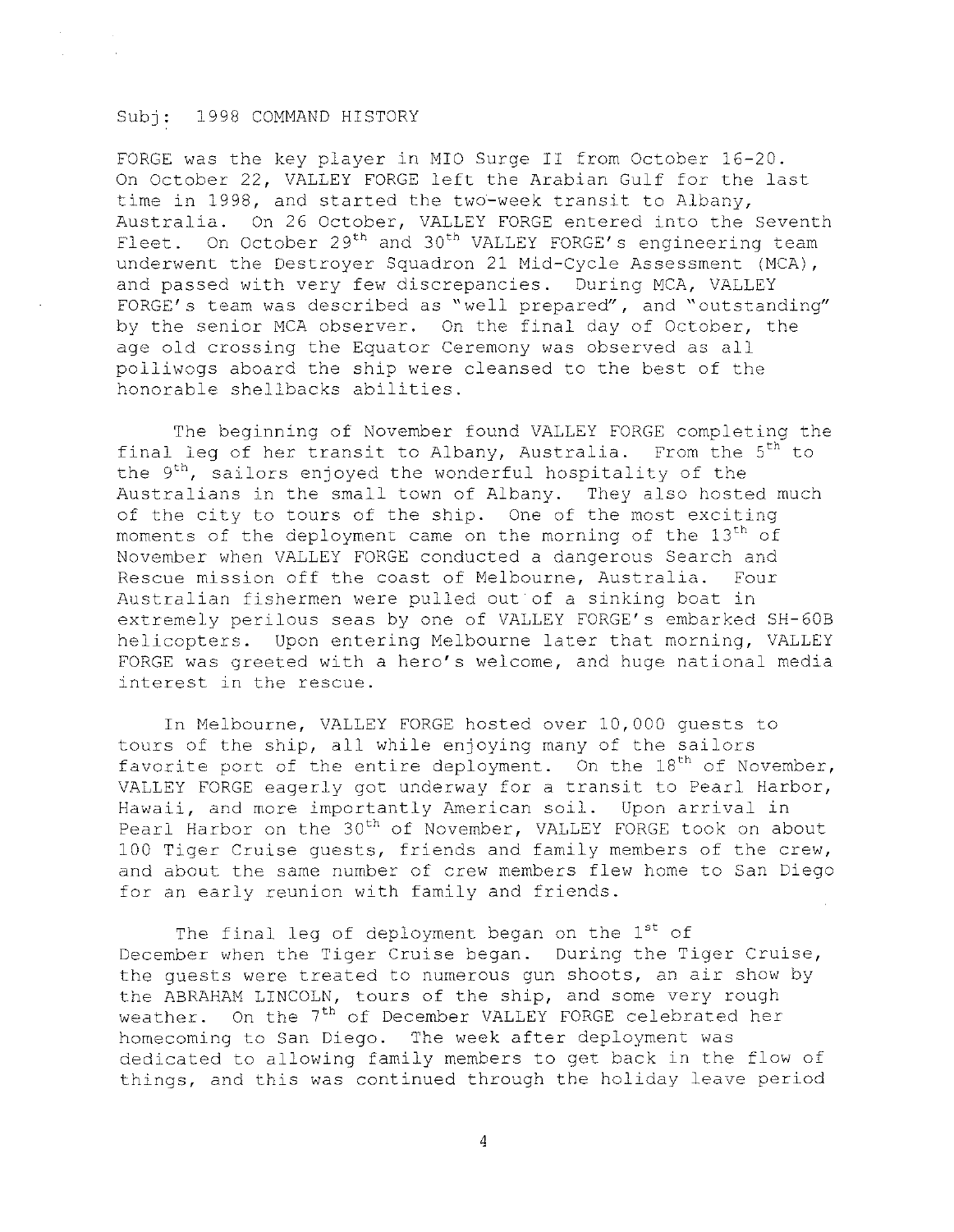which began on the  $14^\mathrm{th}$  of December. On the  $18^\mathrm{th}$  of December, VALLEY FORGE hosted another Change of Command for Destroyer Squadron 21, and Captain LeFever took operational control of VALLEY FORGE.